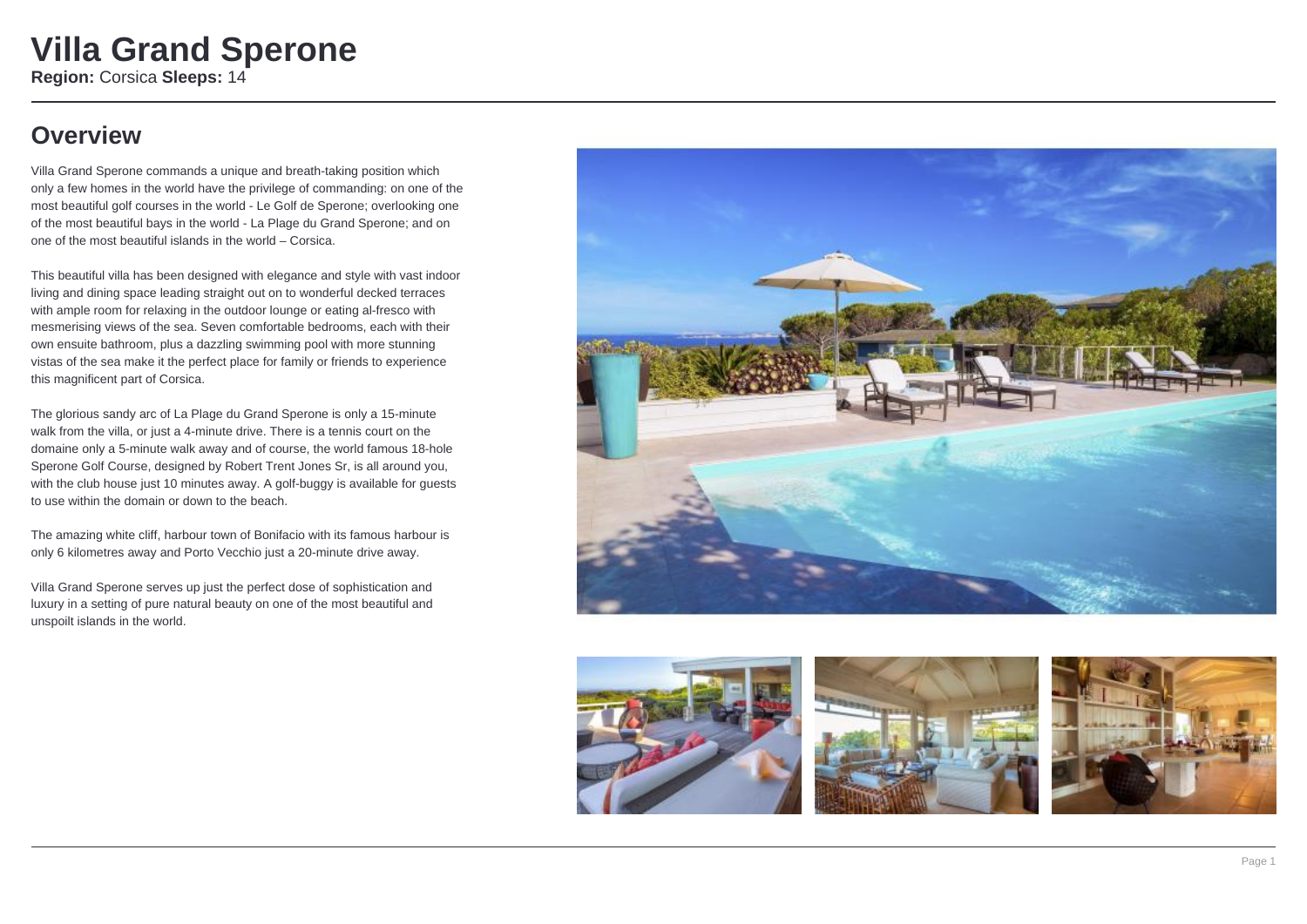### **Facilities**

Wow Factor • Private Pool • Heated Pool • Beach Nearby • Ideal for Babies & Toddlers • Ideal for Kids • Ideal for Teens • Wi-Fi/Internet • Air-Con • Walk to Beach • Walk to Restaurant • <1hr to Airport • Tennis Court • Ground Floor Bed & Bath • Satellite TV • Games Room • DVD • Heating • Caretaker/Owner on Site • Cot(s) • High Chair(s) • Watersports • Canoeing/Kayaking • Walking/Hiking Paths • Golf Nearby • Tennis Nearby

• Cycling • Horse Riding • Fishing • Outstanding Landscapes • Outdoor Pursuit & Activities • Tourist Towns & Villages • Historical Sites • Romantic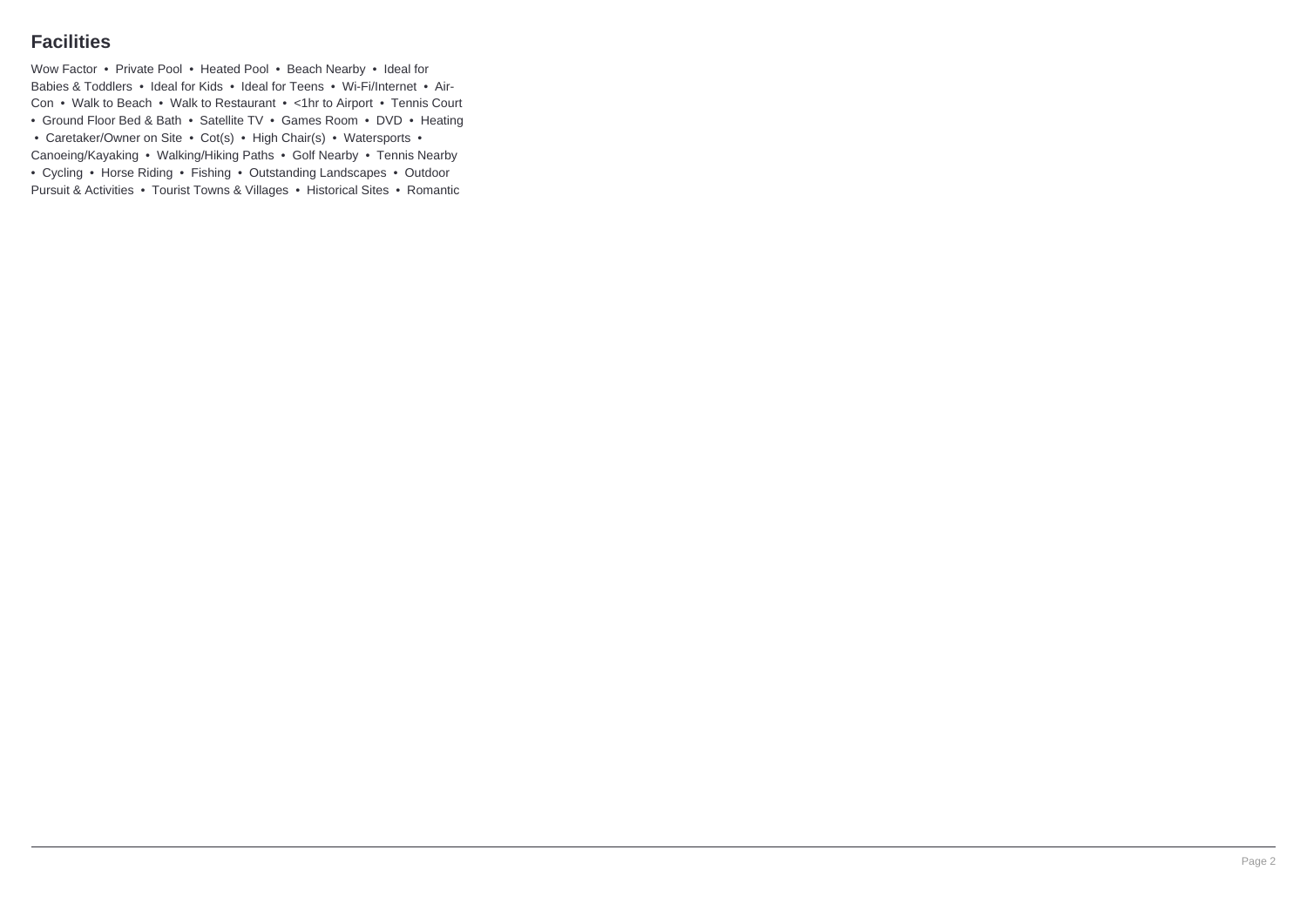# **Interior & Grounds**

### **Main Villa Interior (450m2) - 10 guests**

Lower Ground

- Double bedroom (queen size bed) with Apple TV and sea-view. En-suite bathroom

- Twin bedroom with sea-view and en-suite bathroom

#### Ground Floor

- Open-plan living room with Apple TV and steps up to dining area (total space approx. 100m2). Doors leading to covered and open terrace

- Kitchen-diner, well-equipped
- Laundry room
- Studio bedroom with TV and bathroom
- 2 x double bedrooms (queen size beds) with TV and two bathrooms

#### **Separate Villa/Annexe** - **4 guests**

Upper Level

- Living room

- 2 x double bedrooms (king size beds) with TV and DVD players and two ensuite bathrooms

#### **Outside Grounds**

- Private heated swimming pool (15mx10m) with hard safety cover. Open April to October

- Terraces (200m2) with panoramic views
- Al-fresco dining area
- Outdoor lounge

### **Facilities**

- Wi-Fi
- Air-conditioning
- TVs (including 2 Apple TVs)
- DVD players
- Games room
- Use of golf buggy to the beach/within the domain







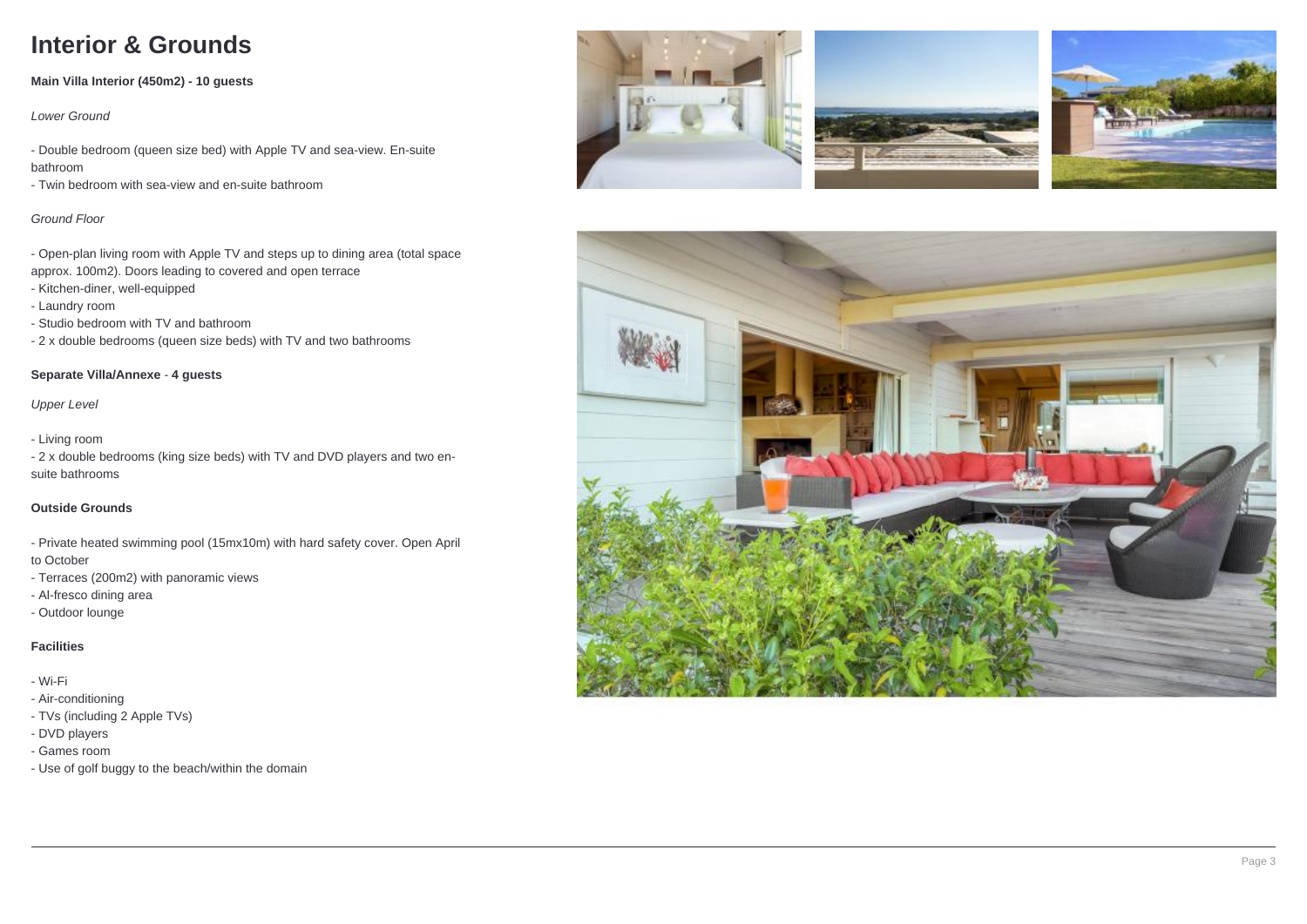## **Location & Local Information**

Villa Grand Sperone enjoys an absolutely fantastic location in the South of Corsica, near the prestigious Sperone Golf Course and just a short walk from the incredible Plage du Grand Sperone. This is an almost unspoilt white-sand beach, ideal to switch off from the outside world. The Petit Sperone beach is also close-by, situated in a truly charming natural bay. A golf-buggy is available for use within the domaine and down to the beach (4 minutes or a 15 minute walk).

Bonifacio (6kms) is a wonderful day-trip option: a charming harbour town steeped in history which attracts many visitors every year. The old town with its medieval houses and narrow streets is the perfect place to wander around, whereas if you fancy something more glamourous, visit the marina, with its luxury yachts and endless restaurants, bars and chic hotels.

Recommended excursions include: Lavezzi island, a natural reserve fabulous for snorkelling, the picturesque town of Porto Vecchio and the prehistoric sites of Pianu de Levie.

Last but not least, Corsica is also great for hiking and biking, with several trails to choose from in the Alta Rocca mountain.

### **Local Amenities**

| <b>Nearest Airport</b>   | Figari/Ajaccio/Bastia Poretta<br>(20mins/2h15min/2h30mins drive) |
|--------------------------|------------------------------------------------------------------|
| <b>Nearest Town/City</b> | <b>Bonifacio</b><br>(6.5km/13mins)                               |
| Nearest Beach            | <b>Plage du Grand Sperone</b><br>(4mins drive/15mins walk)       |
| Nearest Golf             | Golfe Du Sperone<br>(5mins walk)                                 |
| <b>Nearest Tennis</b>    | (5mins walk)                                                     |
| Nearest Supermarket      | <b>Bonifacio</b><br>(6.5km/13 mins)                              |
| Nearest Restaurant       | Sperone/Bonifacio<br>(1km/6.5km)                                 |

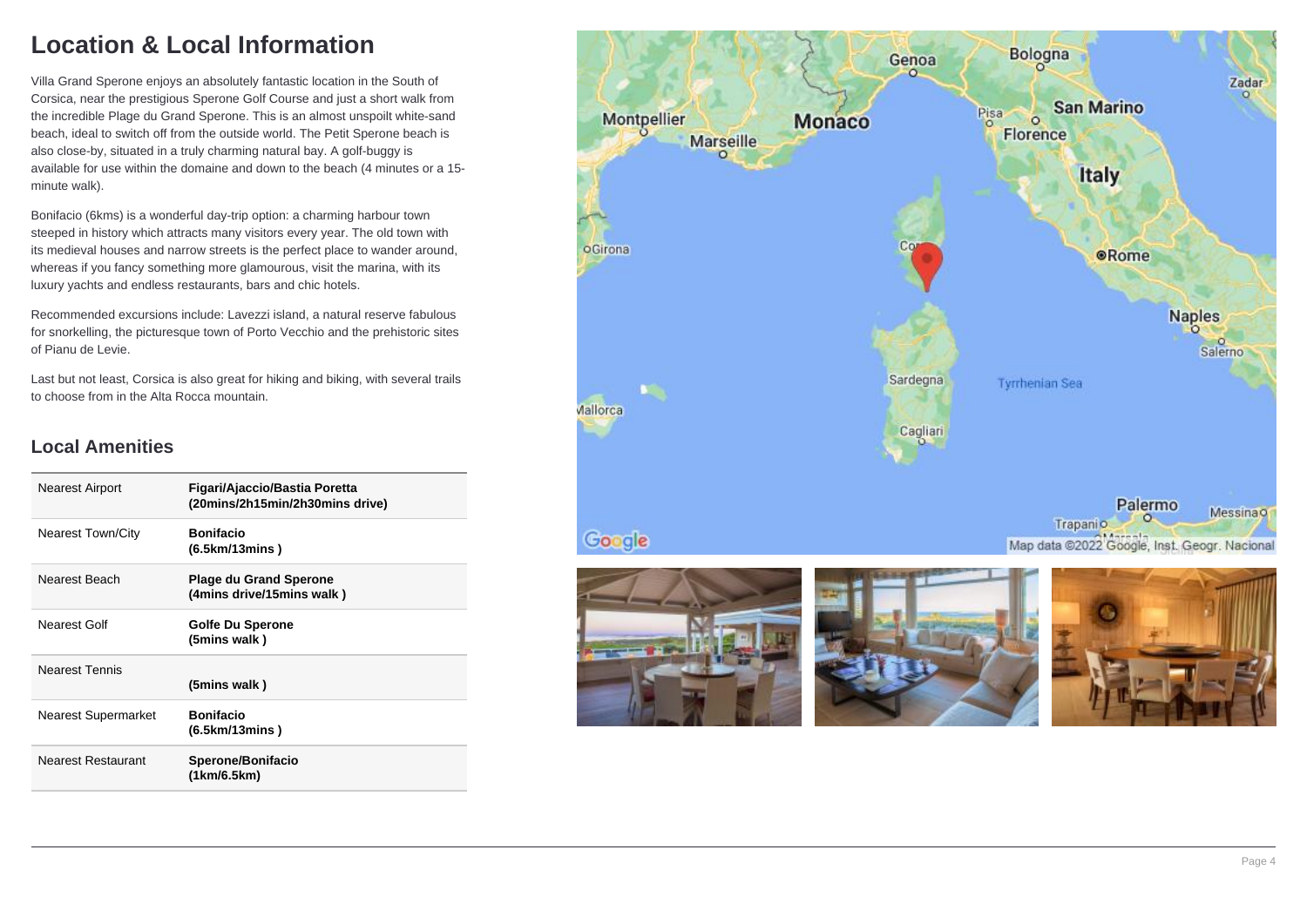| Nearest Bar/Pub | <b>Bonifacio</b> |
|-----------------|------------------|
|                 | (6.5km/13mins)   |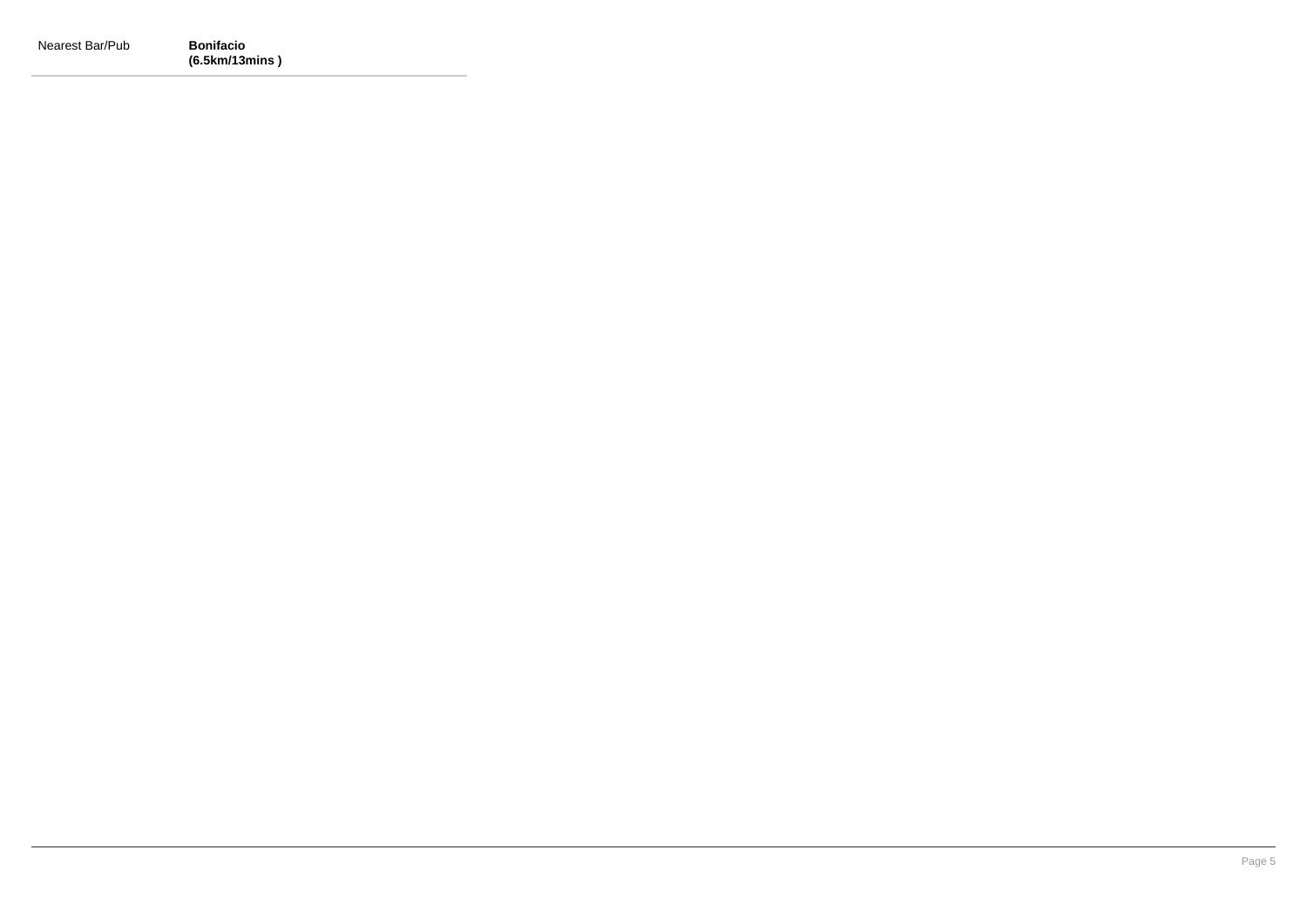## **What Oliver loves…**

- The terraces around the villa are vast (200m2), many with panoramic views of the sea
- The mesmerising sea-views include the islands of Cavallo, Lavezzi and Sardinia
- A beautiful beach, tennis court and world-renowned golf are all on the doorstep
- Bonifacio and prestigious Porto Vecchio are both within a short drive

## **What you should know…**

- Two of the bedrooms are in an annexe separate to the main villa
- The glorious swimming pool is on an upper level, accessed via steps
- A golf-buggy is available guests are kindly requested to use only for trips down to the beach (four minutes) and to the clubhouse
- Car hire is essential to be able to explore the amazing island